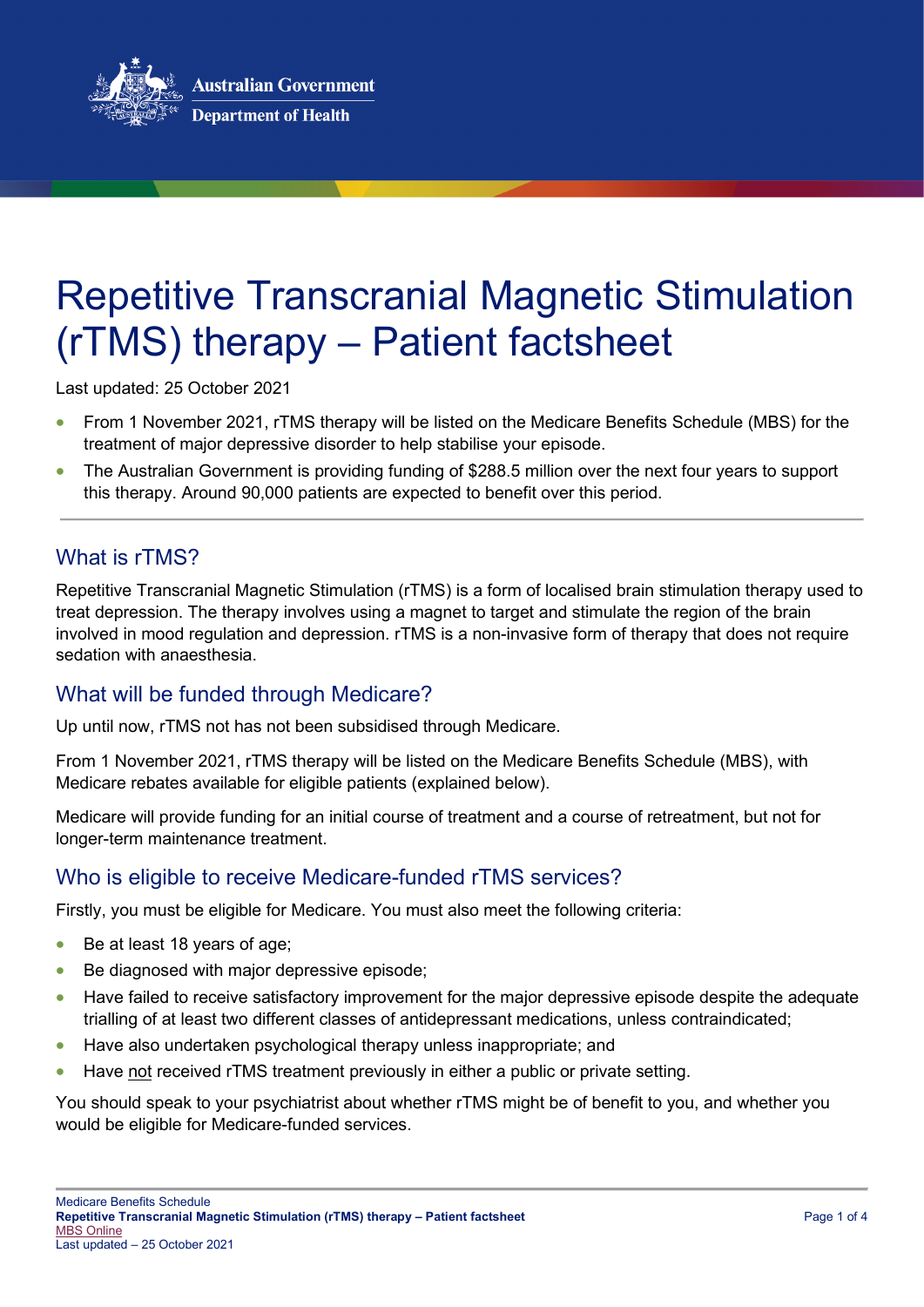

## How many rTMS treatment services will be funded through Medicare?

If you are eligible, Medicare rebates will be available for:

- Up to 35 rTMS services for an initial course of treatment; and
- Up to 15 rTMS services for a course of retreatment.

A course of retreatment may be undertaken where there has been a relapse after at least four months, and where the initial course of treatment has been successful.

Before commencing your first treatment session, your psychiatrist will plan how the treatment is to be provided including the dosage (as part of a 'prescription and mapping' service). A further prescription and mapping service will be required before commencing a course of retreatment. Both of these services will also attract a Medicare rebate.

### Why are Medicare rebates not available for patients who have previously received rTMS treatment, or for ongoing maintenance treatment?

The Government has followed the advice of the Medical Services Advisory Committee (MSAC) on these issues. MSAC is an independent, expert advisory group which provides advice to Government on whether new medical services should be publicly funded, based on an assessment of comparative safety, clinical effectiveness and cost-effectiveness, using the best available evidence.

Based on MSAC's advice to Government, Medicare rebates will be available for the initial course of treatment and one course of retreatment services over a patient's lifetime. MSAC supported the listing of rTMS for patients who have not previously received rTMS treatment.

MSAC also considered the use of rTMS as a maintenance treatment for major depressive disorder. MSAC found that, compared to initial treatment and retreatment courses, there was a limited evidence base for maintenance treatment.

## Is there any discretion to increase the number of Medicare-funded rTMS treatment services to a patient?

No. The Medicare regulations allow a maximum of 50 treatment services (35 services initially and a further 15 services if clinically appropriate) over a person's lifetime.

## Who can provide Medicare-funded rTMS services?

Medicare-funded rTMS treatment can only be provided by a psychiatrist, or a heath care professional on behalf of a psychiatrist, who has undertaken rTMS training. A health care professional may include a nurse practitioner, practice nurse or an allied health professional who has undertaken rTMS training.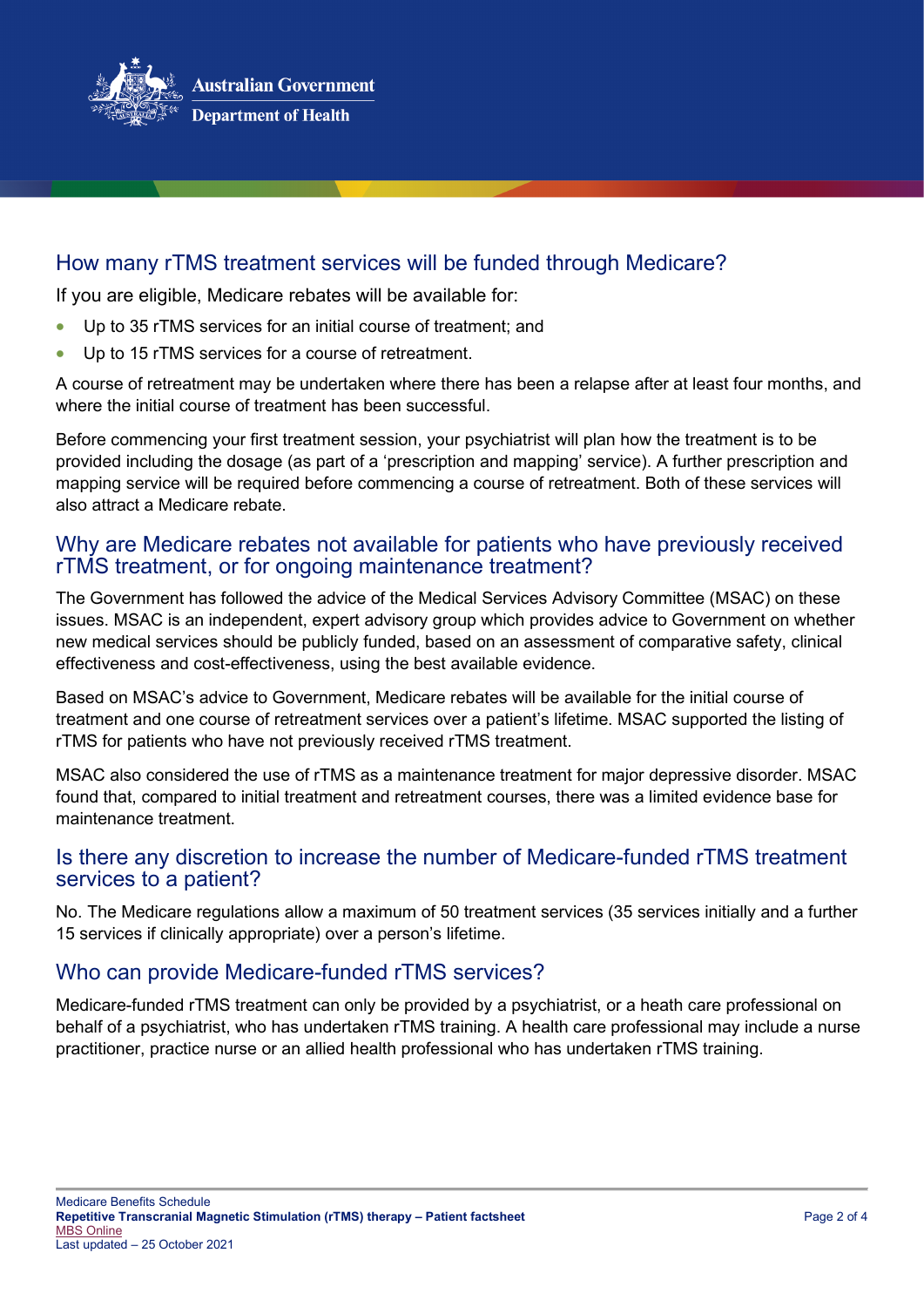

# Is a referral needed to receive rTMS services?

If you are currently under the care of a rTMS-trained psychiatrist, then you will not need another referral.

If you don't have a psychiatrist you see regularly, speak to your GP. You can discuss your symptoms and your GP can refer you to a psychiatrist if needed. They can contact the Royal Australian and New Zealand College of Psychiatrists (RANZCP) if they are not sure who to refer you to. The [RANZCP website](https://www.yourhealthinmind.org/find-a-psychiatrist) includes information about finding a psychiatrist.

## Where can Medicare-funded rTMS services be provided?

While it is expected that most rTMS services will be provided as out-of-hospital treatment (for example, in an rTMS clinic or in a psychiatrist's consultation room), some patients may require hospital treatment as an inpatient. Your psychiatrist will assess where it is best for you to receive rTMS treatment.

## How much will rTMS services cost?

This will depend on what the psychiatrist charges. While the Government determines the Medicare rebate, doctors are free to set their own fees for services. The actual fee charged is a matter between the psychiatrist and you as the patient. Before your treatment commences, it is important to discuss and agree if you will be charged a fee. This is known as 'informed financial consent'.

# Will rTMS service be bulk billed?

Like all Medicare services, bulk billing is at the discretion of the treating doctor. If the service is bulk billed, your psychiatrist is agreeing to accept the Medicare rebate as full payment. You cannot be charged any other costs such as booking, administration or record keeping fees.

# How much is the Medicare rebate?

The amount of the Medicare rebate will depend on where you receive rTMS services.

- If provided as part of out-of-hospital treatment (outpatient or in consulting rooms), the Medicare rebate will be \$136 for each treatment service, and \$158.45 for each prescription and mapping service. The rebate is 85% of the Medicare schedule fee\*.
- If provided as part of hospital treatment (inpatient), the Medicare rebate will be \$120 for each treatment service, and \$139.80 for each prescription and mapping service. The rebate is 75% of the Medicare schedule fee. Private health insurance benefits may also apply (25% of the Medicare schedule fee\*).

If you have reached the annual threshold for the Extended Medicare Safety Net, you may be eligible to receive a higher Medicare rebate for out-of-hospital treatment depending on what your psychiatrist charges for the service. Further information about the Extended Medicare Safety Net is available from the [Services](https://www.servicesaustralia.gov.au/individuals/services/medicare/medicare-safety-nets/how-they-work/extended-medicare-safety-net)  [Australia website.](https://www.servicesaustralia.gov.au/individuals/services/medicare/medicare-safety-nets/how-they-work/extended-medicare-safety-net)

\* Medicare Schedule fee is \$160.00 for each treatment service and \$186.40 for the prescription and mapping service.